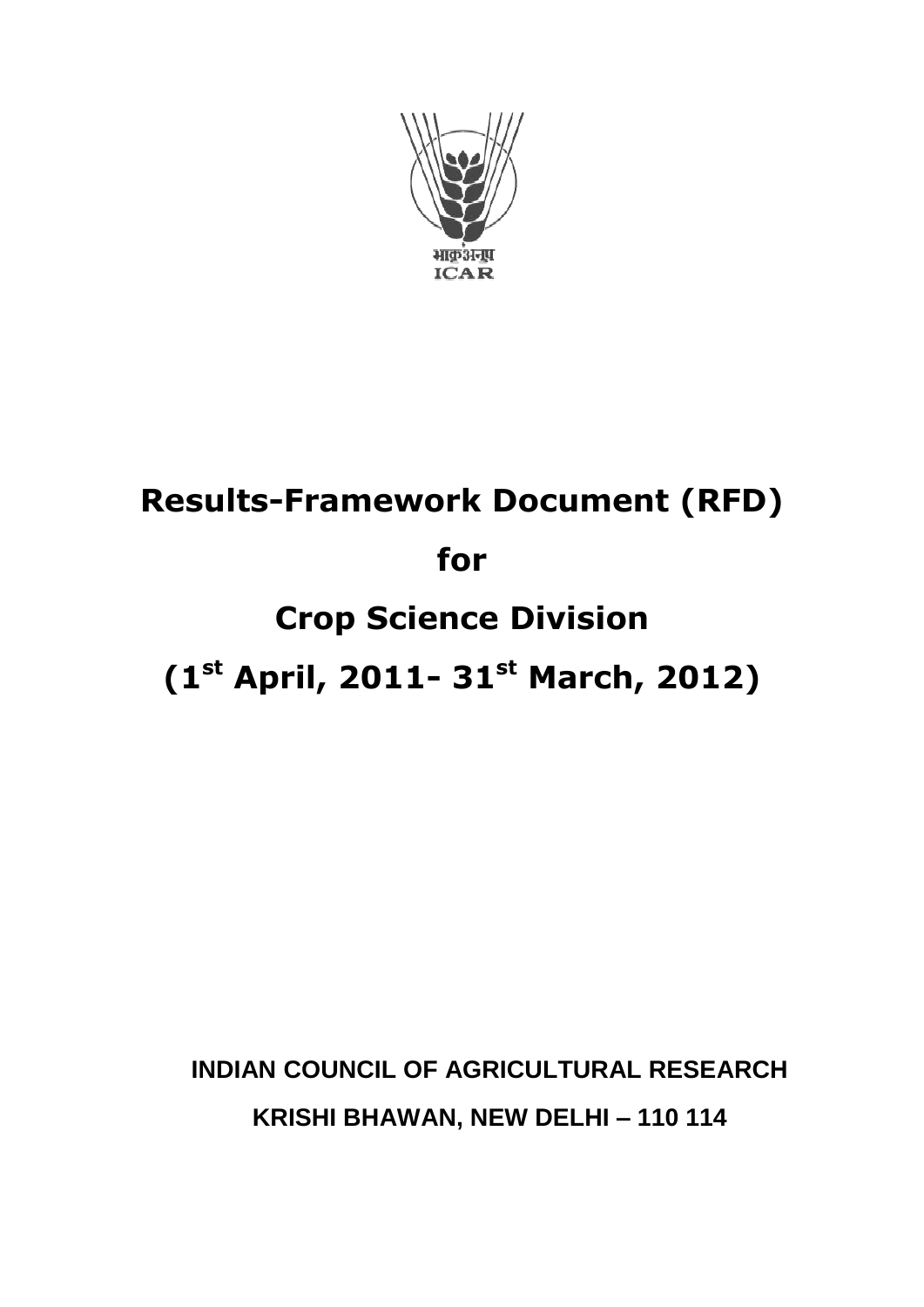#### **Section 1**

#### **Vision**

Food security with nutritional support for human and animal population

#### **Mission**

Develop high yielding and nutritive crop cultivars (varieties/ hybrids) with high tolerance to various biotic and abiotic stresses

#### **Objectives**

- To strengthen frontier research in identified areas/ programs, adaptive research, technology assessment, and technology transfer to end users to bridge the gaps
- To plan organize and monitor research towards discoveries of genetic constellations that offer solutions for high yield, nutrition and tolerance to biotic and abiotic stresses and in field crop commodities
- To develop efficient, economic, eco-friendly and sustainable crop production and protection technologies, by harnessing conventional and modern scientific knowledge, tools, and cutting-edge of science for improved crop varieties/ hybrids and their seeds, suited to diverse agro-ecologies

#### **Functions**

- Research towards making available improved food and nutrition to human and live stocks, with the responsibility for conservation of natural resources and protection of agro-ecologies.
- Strengthening frontier research in identified areas/ programmes.
- Adaptive research, technology assessment, and technology transfer to end users to bridge the gaps.
- Technical support to sister departments of the Ministry of Agriculture, Ministry of Earth sciences, Ministry of Science and Technology, Department of Biotechnology, Directorate of Plant Protection Quarantine and Storage etc.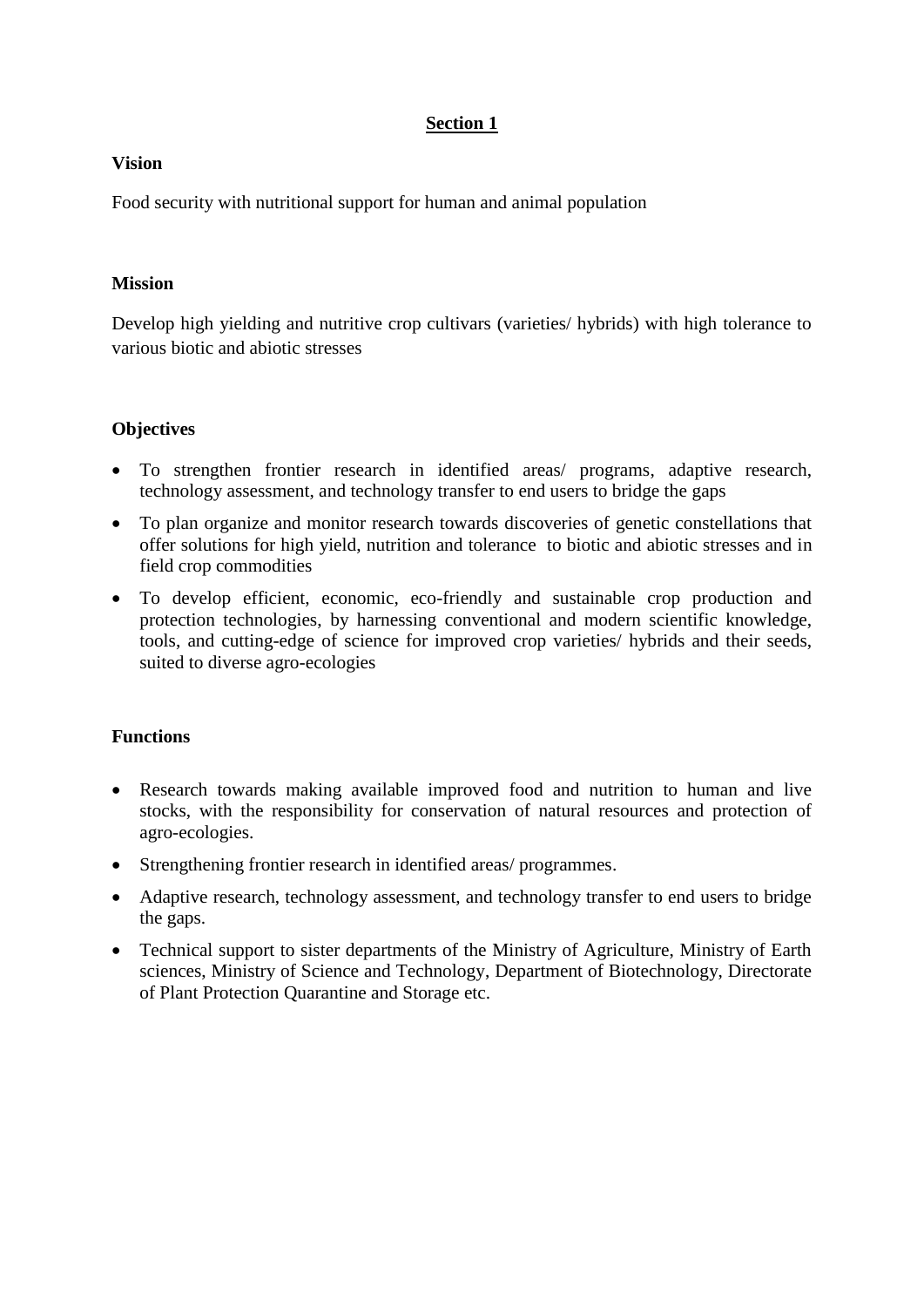| Section 2: Inter se Priorities among key Objectives, Success indicators and Targets |  |
|-------------------------------------------------------------------------------------|--|
|-------------------------------------------------------------------------------------|--|

| <b>Objectives</b>                                                                                                                                                                          | Weigh | <b>Actions</b>                                                                                                                                                                | <b>Success</b>                                                                                                         | Unit   | Weigh | Target / Criteria value      |                      |                     |                |                       |  |
|--------------------------------------------------------------------------------------------------------------------------------------------------------------------------------------------|-------|-------------------------------------------------------------------------------------------------------------------------------------------------------------------------------|------------------------------------------------------------------------------------------------------------------------|--------|-------|------------------------------|----------------------|---------------------|----------------|-----------------------|--|
|                                                                                                                                                                                            | t     |                                                                                                                                                                               | <b>Indicators</b>                                                                                                      |        |       | Excel<br>lent<br>100<br>$\%$ | Very<br>good<br>90 % | Goo<br>d 80<br>$\%$ | Fair<br>70 %   | Poo<br>$r$ 60<br>$\%$ |  |
| strengthen frontier<br>To<br>1.<br>research in identified areas/<br>programs, adaptive research,<br>technology assessment, and<br>technology transfer to<br>end<br>users to bridge the gap | 35    | Development<br>of suitable<br>projects/<br>programs,<br>technologies<br>and facilities<br>there on                                                                            | Number of<br>projects/<br>programs,<br>technologie<br>s and<br>facilities<br>there on                                  | Number | 10.0  | 5                            | $\overline{4}$       | 3                   | $\overline{2}$ | 1                     |  |
|                                                                                                                                                                                            |       | Establishmen<br>t of<br>Cooperative<br>programs<br>with All<br>India Crop<br>Improvement<br>Program/<br>SAUs/DST/<br><b>DBT/DPPQ</b><br>$&$ S, DAC,<br>NGOs and<br>industries | Number of<br>linkages<br>and<br>collaborati<br>ve<br>programs<br>with<br>national<br>and<br>internation<br>al agencies | Number | 10.0  | 5                            | $\overline{4}$       | 3                   | $\overline{2}$ |                       |  |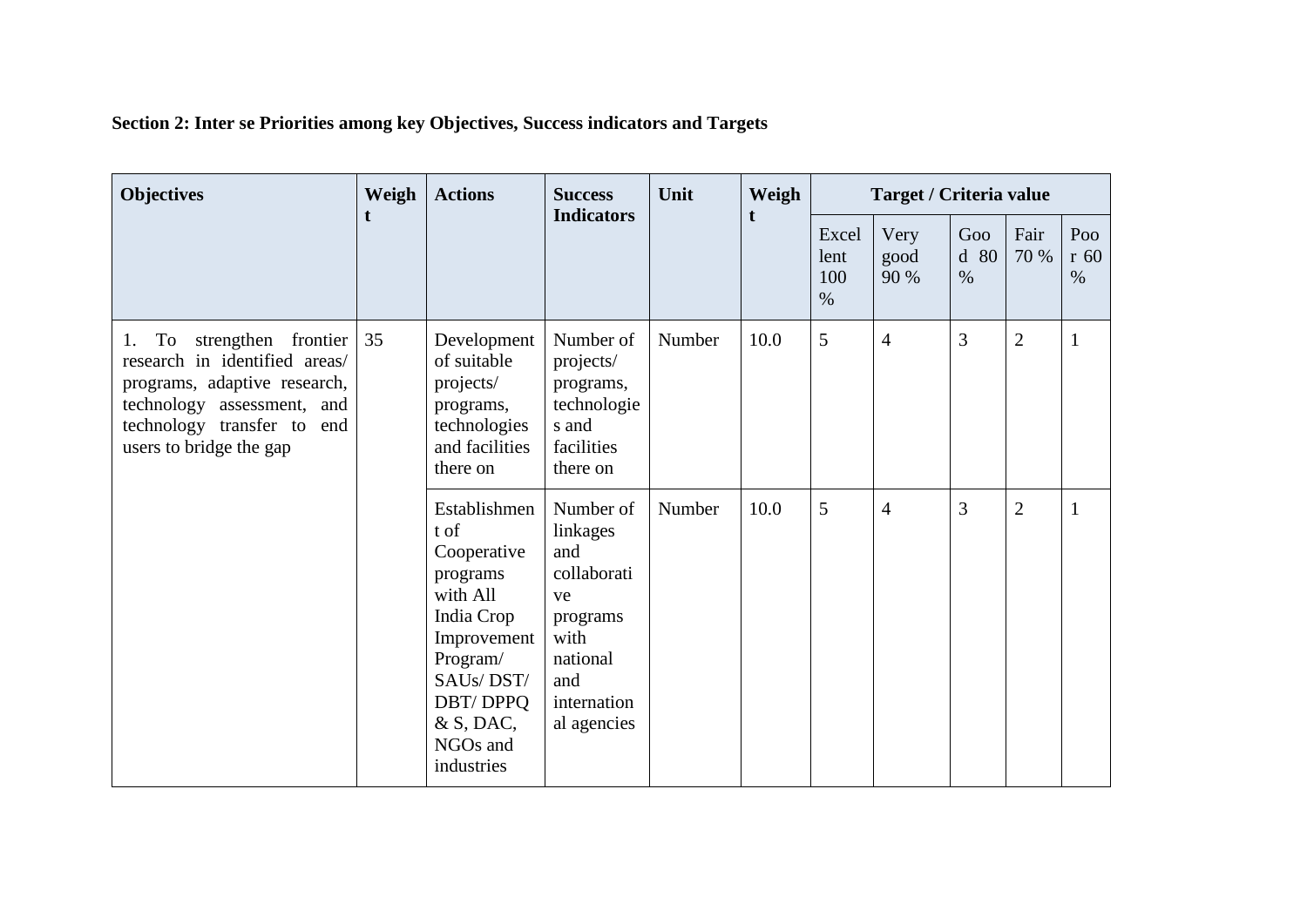|                                                                                                                                                                                                                                                                           |    | Validation<br>and<br>demonstratio<br>n of<br>technologies                                                             | Number of<br>demonstrati<br>ons/<br>organized                               | Number | 5.0  | 8     | 5              | $\overline{4}$         | 3                      | $\overline{2}$          |
|---------------------------------------------------------------------------------------------------------------------------------------------------------------------------------------------------------------------------------------------------------------------------|----|-----------------------------------------------------------------------------------------------------------------------|-----------------------------------------------------------------------------|--------|------|-------|----------------|------------------------|------------------------|-------------------------|
|                                                                                                                                                                                                                                                                           |    | Commerciali<br>zation of<br>technologies                                                                              | Number of<br>technologie<br>S<br>commercial<br>ized                         | Number | 10.0 | 5     | $\overline{4}$ | 3                      | $\overline{2}$         | $\mathbf{1}$            |
| To plan organize<br>2.<br>and<br>research<br>towards<br>monitor<br>of<br>discoveries<br>genetic<br>offer<br>constellations<br>that<br>yield,<br>for<br>high<br>solutions<br>nutrition and tolerance<br>to<br>biotic and abiotic stresses and<br>in field crop commodities | 34 | Collection,<br>characterizati<br>on and<br>conservation<br>of genetic<br>resource                                     | Number of<br>germplasm<br>collected/<br>characteriz<br>ed and<br>conserved  | Number | 10.0 | 2200  | 2000           | 1800                   | 1500                   | 100<br>$\boldsymbol{0}$ |
|                                                                                                                                                                                                                                                                           |    | <b>Evaluation of</b><br>genetic<br>resources/<br>improved<br>varieties for<br>suitable crop<br>husbandry<br>practices | Number of<br>germplasm<br>evaluated /<br>Number of<br>varieties<br>released | Number | 10.0 | 3,000 | 2,500          | 2,00<br>$\overline{0}$ | 1,50<br>$\overline{0}$ | 1,0<br>00               |
|                                                                                                                                                                                                                                                                           |    | Discovery of<br>novel genes<br>to combat<br>stress and                                                                | Number of<br>genes<br>discovered<br>and used to                             | Number | 5.0  | 5     | $\overline{4}$ | $\overline{3}$         | $\overline{2}$         | 1                       |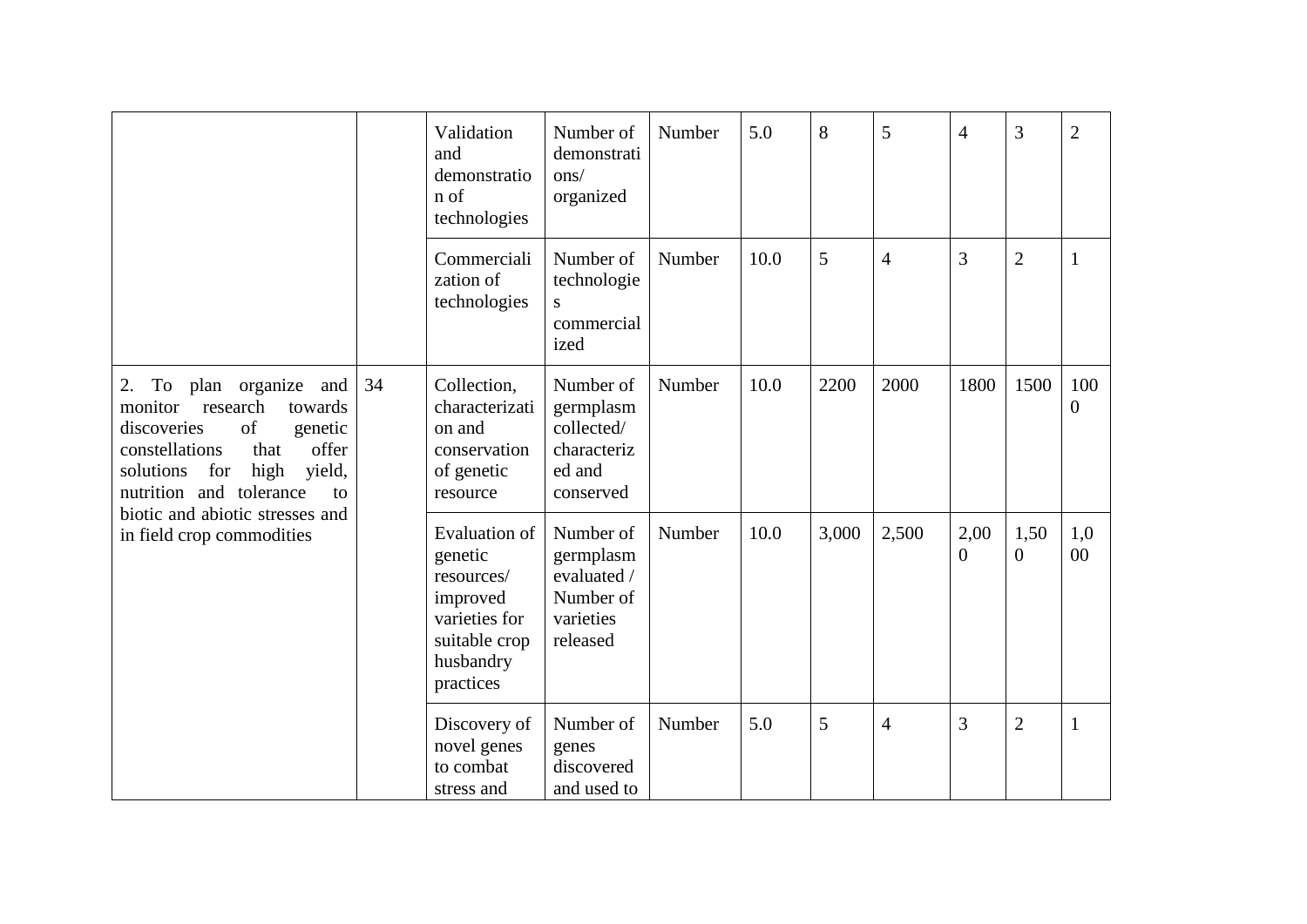|                                                                                                                                                                                                                                                                                                                                                     |    | improve<br>quality/<br>production                                                                    | improve<br>quality/<br>production           |                |      |                |      |                |              |                       |
|-----------------------------------------------------------------------------------------------------------------------------------------------------------------------------------------------------------------------------------------------------------------------------------------------------------------------------------------------------|----|------------------------------------------------------------------------------------------------------|---------------------------------------------|----------------|------|----------------|------|----------------|--------------|-----------------------|
|                                                                                                                                                                                                                                                                                                                                                     |    | Development<br>of improved<br>variety,<br>suited to<br>diverse agro<br>ecologies                     | Number of<br>varieties<br>developed         | Number         | 5.0  | 15             | 12   | 10             | 8            | 5                     |
|                                                                                                                                                                                                                                                                                                                                                     |    | Production of<br>breeder's<br>seed /<br>formulations                                                 | Quantity of<br>breeders<br>seed<br>produced | Weight<br>(MT) | 4.0  | 7500           | 7000 | 6000           | 5500         | 500<br>$\overline{0}$ |
| 3.<br>To<br>develop<br>efficient,<br>economic, eco-friendly and<br>sustainable crop production<br>and protection technologies,<br>harnessing conventional<br>by<br>modern<br>scientific<br>and<br>knowledge, tools, and cutting-<br>edge of science for improved<br>crop varieties/ hybrids and<br>their seeds, suited to diverse<br>agro-ecologies | 20 | Development<br>of improved<br>varieties<br>through<br>conventional<br>and<br>molecular<br>approaches | Number of<br>varieties                      | Number         | 15.0 | 15             | 12   | 10             | 8            | 5                     |
|                                                                                                                                                                                                                                                                                                                                                     |    | Biological<br>control<br>agents/bio-<br>fortification<br>for<br>enhancing<br>productivity            | Number of<br>agents                         | Number         | 5.0  | $\overline{4}$ | 3    | $\overline{2}$ | $\mathbf{1}$ | $\mathbf{0}$          |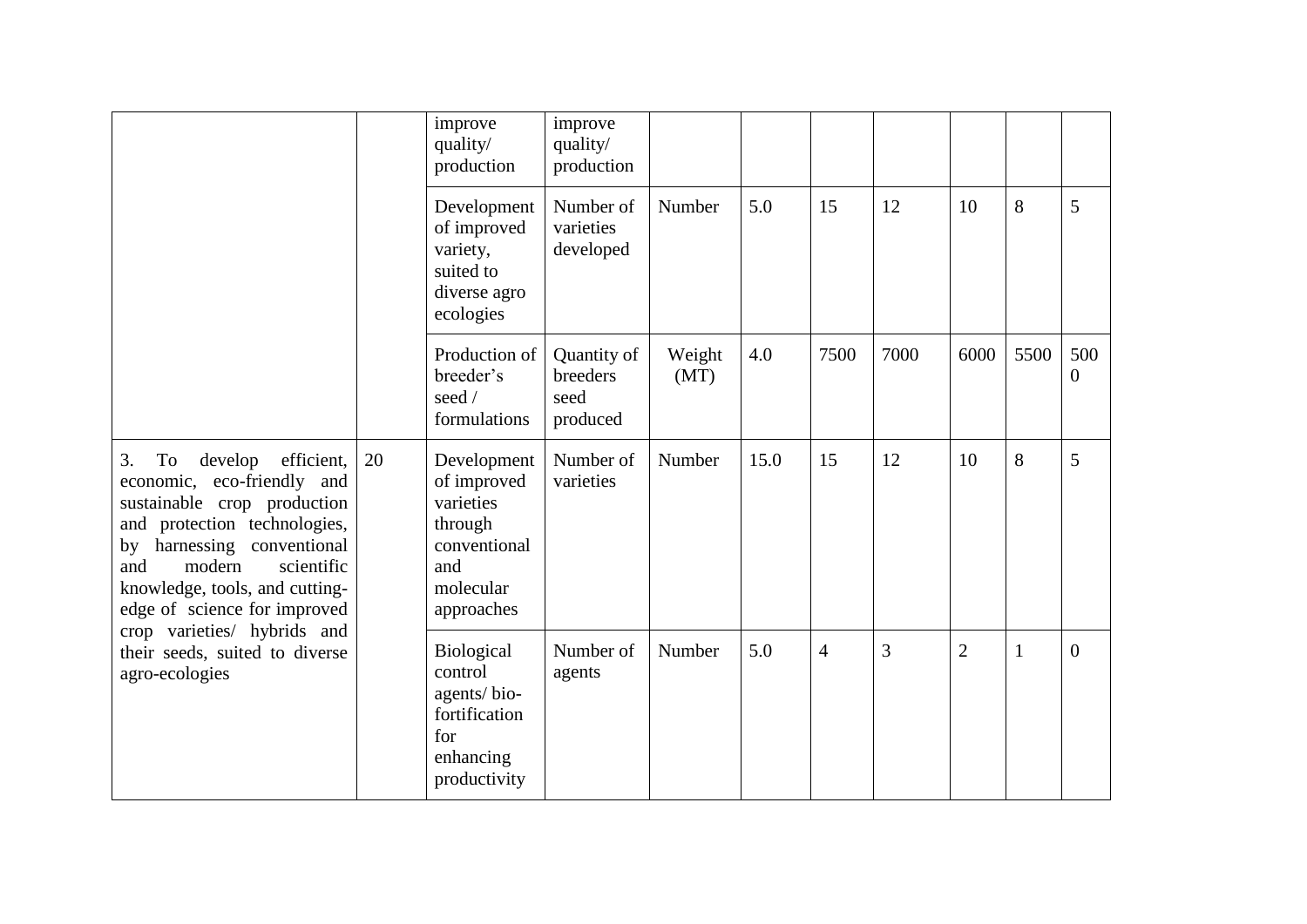#### **Mandatory Success Indicators**

| Objective                                     | <b>Actions</b>                                                                                                                    | <b>Success</b><br><b>Indicator</b>                                                  | Unit          | Weight<br>$\frac{0}{0}$ | <b>Excellent</b><br>100 % | <b>Very</b><br>good<br>90 % | Good<br>80 %                  | Fair<br>70 %       | Poor<br>60 %    |
|-----------------------------------------------|-----------------------------------------------------------------------------------------------------------------------------------|-------------------------------------------------------------------------------------|---------------|-------------------------|---------------------------|-----------------------------|-------------------------------|--------------------|-----------------|
| <b>Efficient functioning</b><br>of RFD System | Timely submission of RFD<br>for 2011-12                                                                                           | On-time<br>submissio<br>n                                                           | Date          | $\overline{2}$          | March 31<br>2011          | April 3<br>2011             | April<br>4<br>2011            | April<br>5<br>2011 | April 6<br>2011 |
|                                               | Timely submission of<br>Results for 2011-12                                                                                       | On-time<br>submissio<br>$\mathbf n$                                                 | Date          | $\mathbf{1}$            | May 1<br>2012             | May 3<br>2012               | May<br>$\overline{4}$<br>2012 | May 5<br>2012      | May 6<br>2012   |
|                                               | Finalize a Strategic Plan<br>for RC                                                                                               | Finalize<br>the<br>Strategic<br>Plan for<br>next 5<br>years                         | Date          | $\overline{2}$          | Dec 10<br>2011            | Dec 15<br>2011              | Dec<br>20<br>2011             | Dec<br>24<br>2011  | Dec 31<br>2011  |
|                                               | Identify potential areas of<br>corruption related to<br>organization activities and<br>develop an action plan to<br>mitigate them | Finalize<br>an action<br>plan to<br>mitigate<br>potential<br>areas of<br>corruption | $\frac{0}{0}$ | $\overline{2}$          | Dec $10$<br>2011          | Dec 15<br>2011              | Dec<br>20<br>2011             | Dec<br>24<br>2011  | Dec 31<br>2011  |
|                                               | Implementation of<br>Sevottam                                                                                                     | Create a<br>Sevottam<br>compliant<br>system to                                      | Date          | $\overline{2}$          | Dec 10<br>2011            | Dec 15<br>2011              | Dec<br>20<br>2011             | Dec<br>24<br>2011  | Dec 31<br>2011  |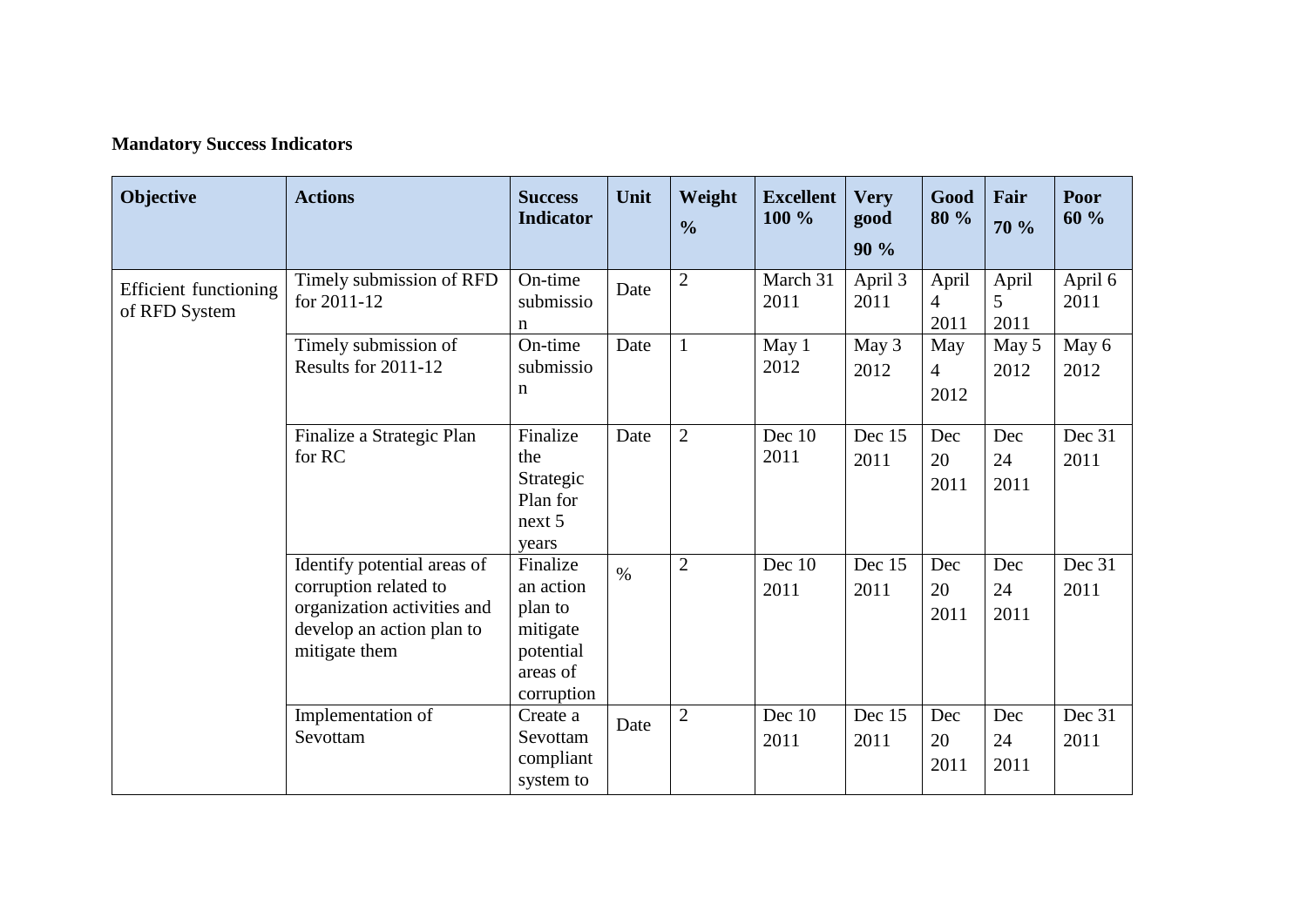|              | implement<br>monitor                                                                                |      |                |                |                |                   |                   |                |
|--------------|-----------------------------------------------------------------------------------------------------|------|----------------|----------------|----------------|-------------------|-------------------|----------------|
|              | and<br>review<br>Citizen's<br>Charter                                                               |      |                |                |                |                   |                   |                |
|              | Create a<br>Sevottam<br>compliant<br>system to<br>redess and<br>monitor<br>public<br>Grievance<br>S | Date | $\overline{2}$ | Dec 10<br>2011 | Dec 15<br>2011 | Dec<br>20<br>2011 | Dec<br>24<br>2011 | Dec 31<br>2011 |
| Total Weight |                                                                                                     |      | 11 %           |                |                |                   |                   |                |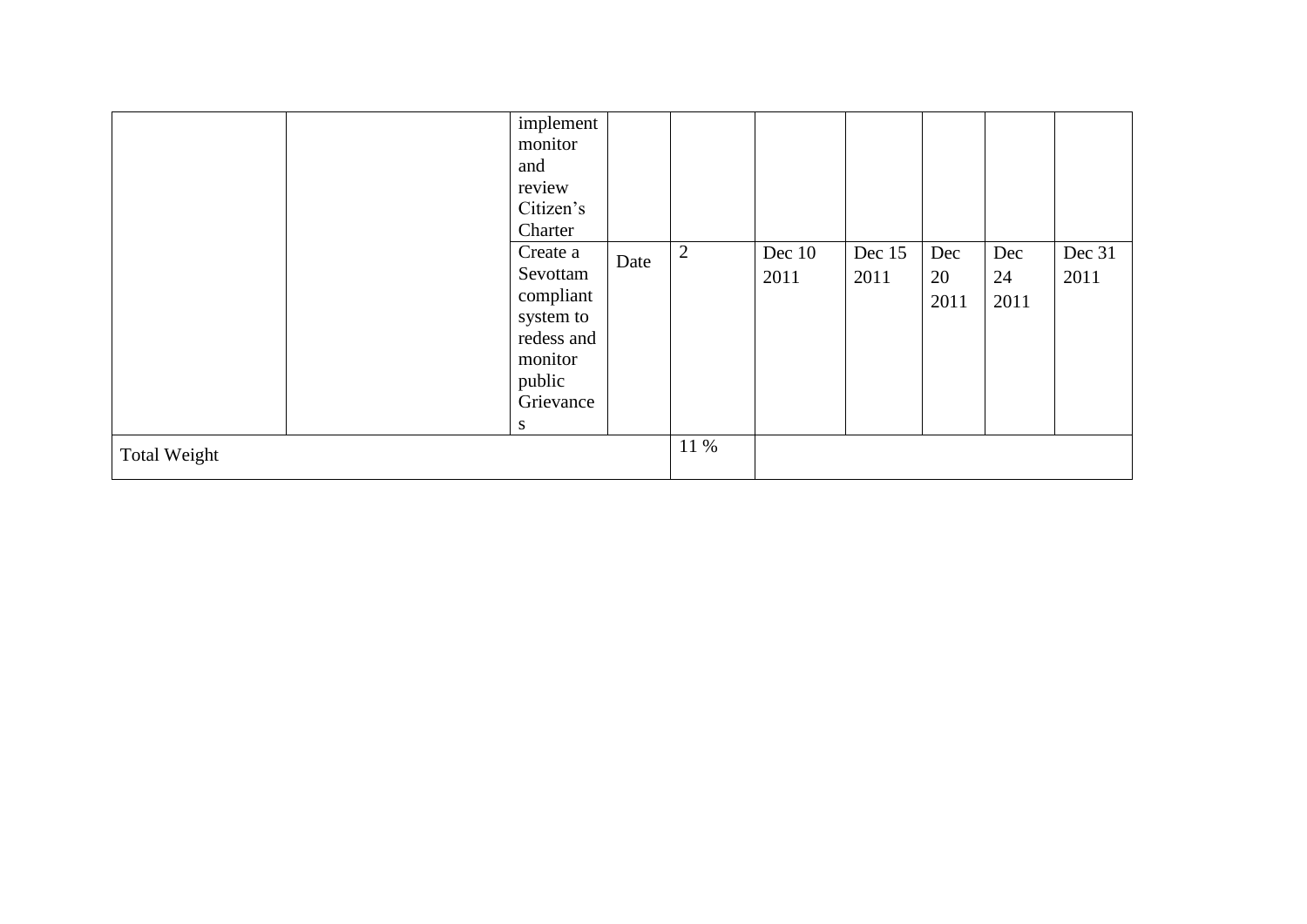**Section 3: Trend Values of the Success Indicators**

| <b>Objectives</b>                                                                                                                                                           | <b>Actions</b>                                                                                                                                         | <b>Success</b>                                                                                           | Unit   | Target / Criteria value     |                                      |                                                   |                                   |                                                       |  |
|-----------------------------------------------------------------------------------------------------------------------------------------------------------------------------|--------------------------------------------------------------------------------------------------------------------------------------------------------|----------------------------------------------------------------------------------------------------------|--------|-----------------------------|--------------------------------------|---------------------------------------------------|-----------------------------------|-------------------------------------------------------|--|
|                                                                                                                                                                             |                                                                                                                                                        | <b>Indicators</b>                                                                                        |        | Actua<br><b>FY</b><br>09/10 | Act<br>ual<br><b>FY</b><br>10/<br>11 | Targ<br>et<br><b>FY</b><br>11/1<br>$\overline{2}$ | Proj<br>ecte<br>d FY<br>12/1<br>3 | Proj<br>ecte<br>$\mathbf d$<br><b>FY</b><br>13/<br>14 |  |
| strengthen<br>frontier<br>To<br>1.<br>research in identified areas/<br>programs, adaptive research,<br>technology<br>assessment,<br>and<br>technology<br>transfer to<br>end | Development of<br>suitable projects/<br>programs,<br>technologies and<br>facilities there on                                                           | Number of<br>Number<br>projects/<br>programs,<br>technologies and<br>facilities there on                 |        | 5                           | 5                                    | $\overline{4}$                                    | 6                                 | 6                                                     |  |
| users to bridge the gap                                                                                                                                                     | Establishment of<br>Cooperative<br>programs with All<br>India Crop<br>Improvement<br>Program/SAUs/<br>DST/DBT/DPPQ<br>& S, DAC, NGOs<br>and industries | Number of<br>linkages and<br>collaborative<br>programs with<br>national and<br>international<br>agencies | Number | 5                           | 6                                    | $\overline{4}$                                    | $\overline{7}$                    | $\overline{7}$                                        |  |
|                                                                                                                                                                             | Validation and<br>demonstration of<br>technologies                                                                                                     | Number of<br>demonstrations/<br>organized                                                                | Number | 8                           | 8                                    | 5                                                 | 9                                 | 9                                                     |  |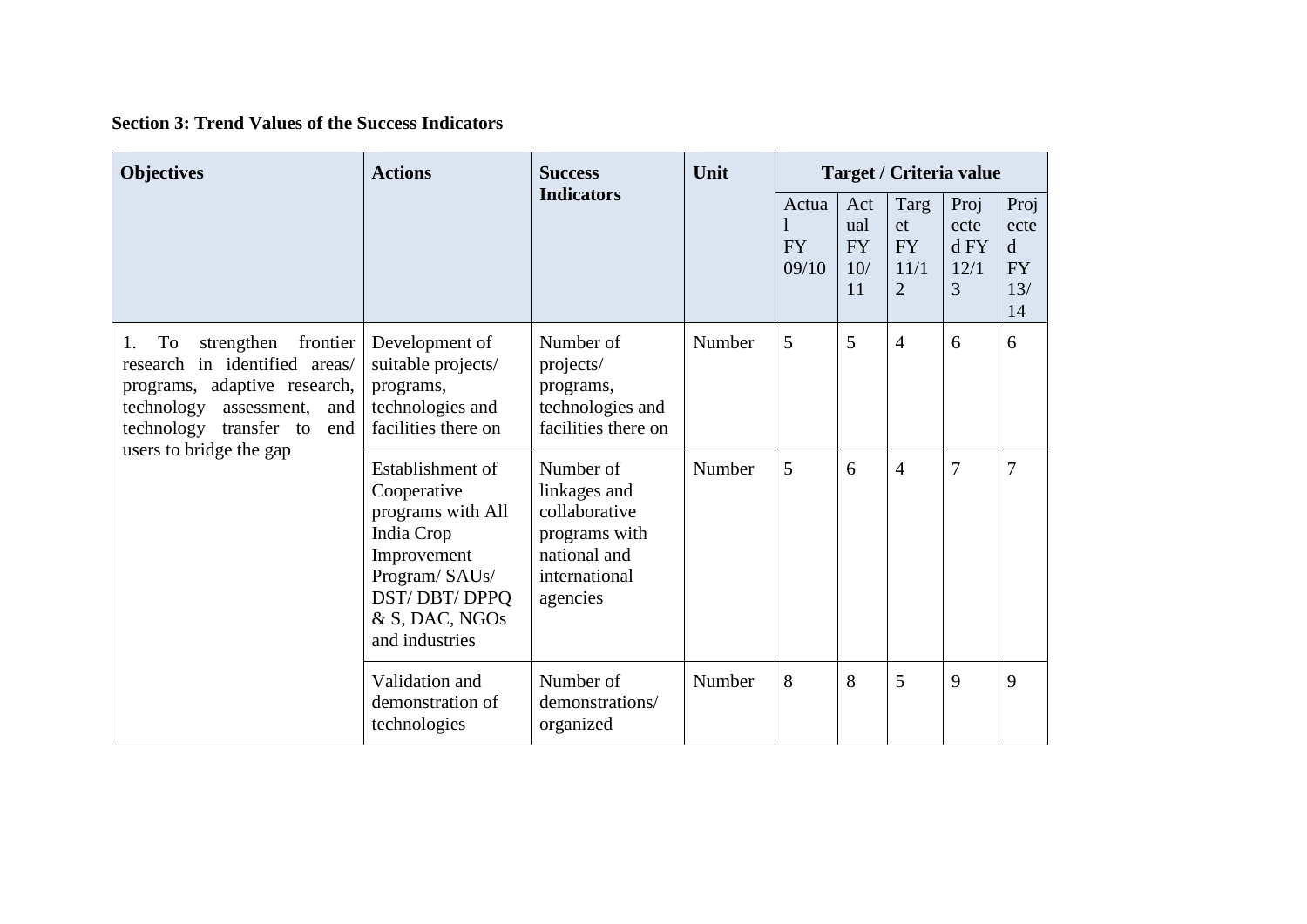|                                                                                                                                                                                | Commercialization<br>of technologies                                                                                                                 | Number of<br>technologies<br>commercialized                                    | Number         | 5    | 5                     | 4                | 6    | 7                     |
|--------------------------------------------------------------------------------------------------------------------------------------------------------------------------------|------------------------------------------------------------------------------------------------------------------------------------------------------|--------------------------------------------------------------------------------|----------------|------|-----------------------|------------------|------|-----------------------|
| organize<br>To<br>plan<br>2.<br>and<br>research<br>monitor<br>towards<br>of<br>discoveries<br>genetic<br>offer<br>constellations<br>that<br>high<br>yield,<br>solutions<br>for | Collection,<br>Number of<br>characterization and<br>germplasm<br>conservation of<br>collected/<br>characterized and<br>genetic resource<br>conserved |                                                                                | Number         | 2000 | 200<br>$\overline{0}$ | 2000             | 2200 | 230<br>$\overline{0}$ |
| tolerance<br>nutrition<br>and<br>$\mathbf{f}$<br>biotic and abiotic stresses and<br>in field crop commodities                                                                  | <b>Evaluation of</b><br>genetic resources/<br>improved varieties<br>for suitable crop<br>husbandry practices                                         | Number of<br>germplasm<br>evaluated /<br>Number of<br>varieties released       | Number         | 2000 | 200<br>$\theta$       | 2,50<br>$\Omega$ | 2200 | 240<br>0              |
|                                                                                                                                                                                | Discovery of novel<br>genes to combat<br>stress and improve<br>quality/production                                                                    | Number of genes<br>discovered and<br>used to improve<br>quality/<br>production | Number         | 5    | 5                     | 4                | 6    | 7                     |
|                                                                                                                                                                                | Development of<br>improved variety,<br>suited to diverse<br>agro ecologies                                                                           | Number of<br>varieties<br>developed                                            | Number         | 10   | 10                    | 12               | 12   | 12                    |
|                                                                                                                                                                                | Production of<br>breeder's seed /<br>formulations                                                                                                    | Quantity of<br>breeders seed<br>produced                                       | Weight<br>(MT) | 7500 | 750<br>$\theta$       | 7000             | 8000 | 800<br>$\overline{0}$ |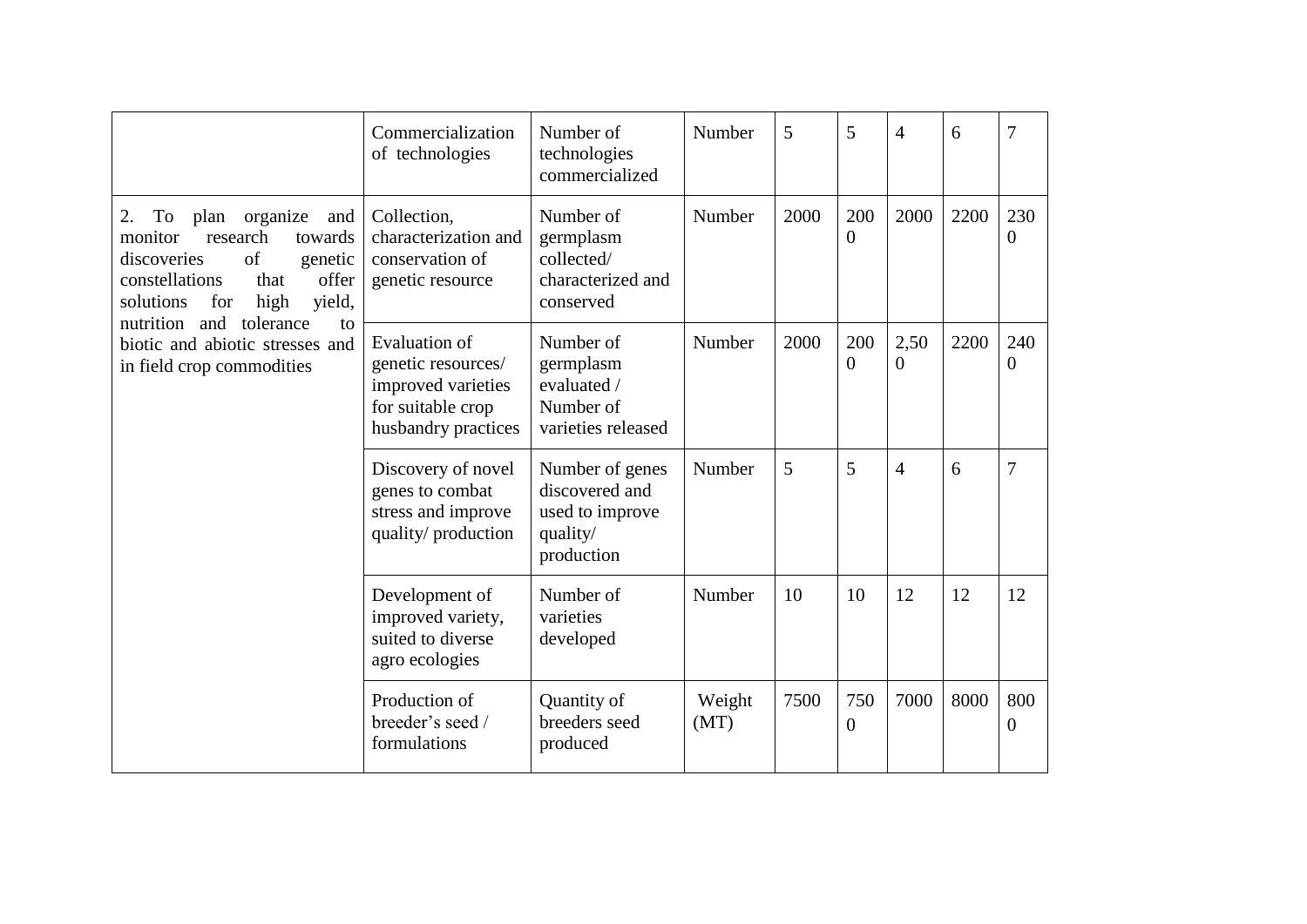| develop efficient,<br>3.<br>To<br>economic, eco-friendly and<br>sustainable crop production<br>and protection technologies, by<br>harnessing conventional and<br>modern scientific knowledge,<br>tools, and cutting- edge of<br>science for improved crop<br>varieties/ hybrids and their<br>seeds, suited to diverse agro-<br>ecologies | Development of<br>improved varieties<br>through<br>conventional and<br>molecular<br>approaches,<br>improved<br>production /<br>protection<br>technologies | Number of<br>technologies | Number | 10 | 10 | 12 | 10 | 10 |
|------------------------------------------------------------------------------------------------------------------------------------------------------------------------------------------------------------------------------------------------------------------------------------------------------------------------------------------|-----------------------------------------------------------------------------------------------------------------------------------------------------------|---------------------------|--------|----|----|----|----|----|
|                                                                                                                                                                                                                                                                                                                                          | Biological control<br>agents/bio-<br>fortification for<br>enhancing<br>productivity                                                                       | Number                    | Number | 5  | 5  | 3  | 6  | 7  |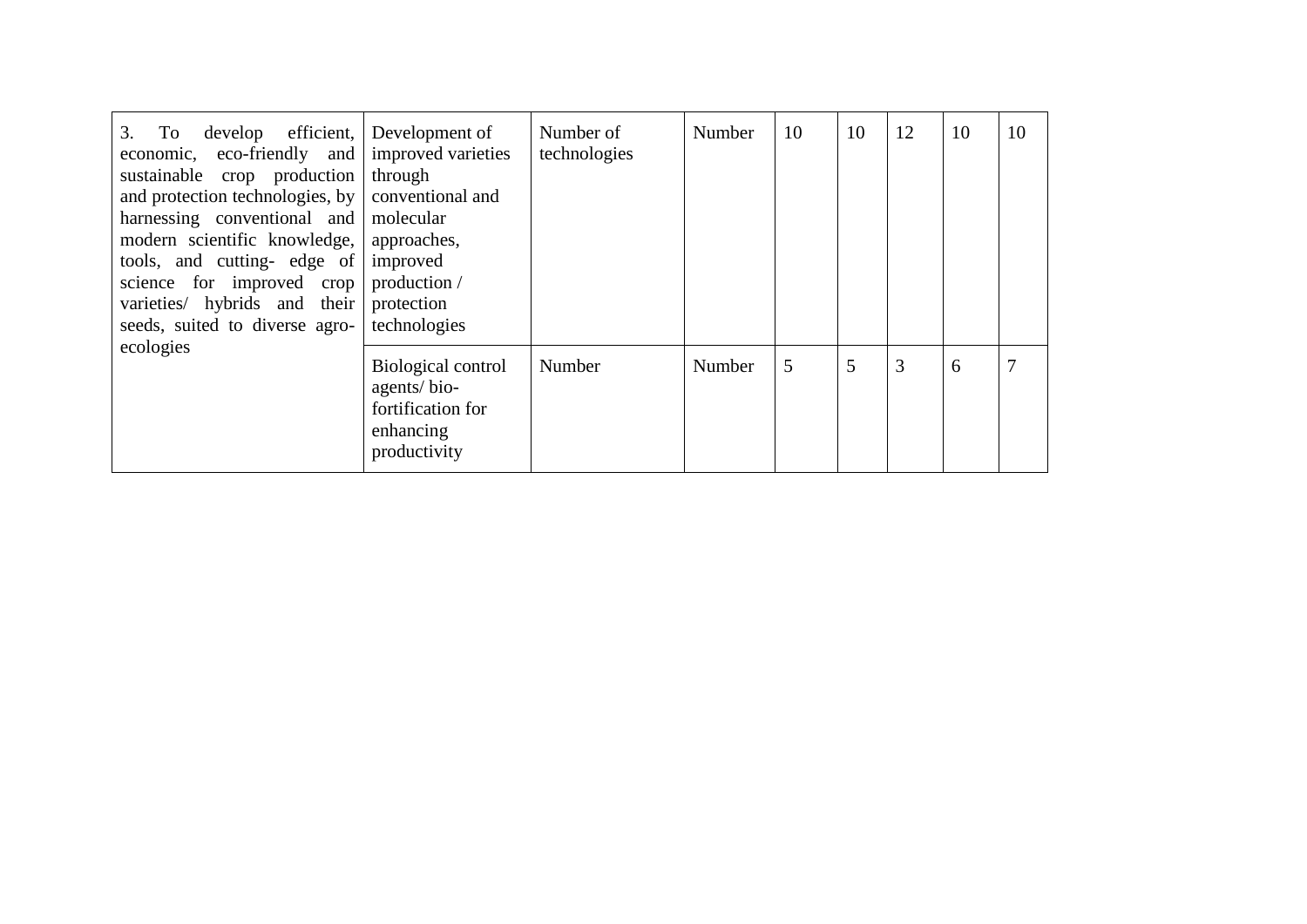#### **Section 4: Description and definition of success indicators and proposed measurement methodology**

The emphasis on natural resource management is laid to ensure efficient use of natural resources under the changing situations. This can be supported by developing high yielding varieties, requiring less input like fertilizers, water and pesticides. With respect to conservation of genetic resources for sustainable use, it is envisaged to conserve plants, and microbe genetic resources to have repository, evaluation and further utilization of resources for improving yield in a sustainable manner. The high yielding production practices, management of resources, disease diagnostics/ management and value addition are success indicators for the Division.

With respect to initiation of new projects/ facilities/ institutions human resource development addressing emerging issues are important criteria and indicators of promoting research and education. Performance monitoring for high quality of produce/ seed/ resources/ students/ publications are indicators for the Crop Science Division.

#### **Section 5: Specific performance requirement from other departments that are critical for delivering agreed results**

The R&D support to face challenges is limited to seed and qualitative production technology that fit into defined agro-ecologies. However, it is a reality, as perceived through previous five year plans, that the support from sister departments to adequately dovetail the quality agro-input (including seed, agrochemicals, biological inputs etc.) service system has to be suitably garnered at both planning and execution level. This could be possible if their RFDs and Strategic Plans within the same ministry as well as between related departments of other ministries. Interdepartmental core committees for such purpose could benefit planning and execution process at implementation of research outcome in various states for agricultural production. Periodic apex discussion between Secretaries of all concerned departments is desirable to advise the government of the progress and problems in implementation of wellconceived programmes. The power of inter-departmental interaction would provide big push for successful and synchronous implementation of the ministry's flag-ship programmes. To achieve the objectives following interdepartmental issues are of importance:

- 1. Strengthening of agricultural universities will depend on their initiative / responsiveness, including the timely implementation of plans by the respective SAUs.
- 2. The quantity of breeder seed produced is based on the quantity indented by Department of Agriculture and Cooperation, which in turn collects indents from various seed agencies including State Departments of Agriculture.
- 3. Establishment of KVKs and strengthening of existing KVK shall depend upon timely availability of sufficient funds and other resources and cooperation from state departments and local bodies and a smooth implementation by the agencies managing KVKs.
- 4. Technology adoption would depend upon the proactive role of development departments namely DAC, DST, DBT, SAUs etc.